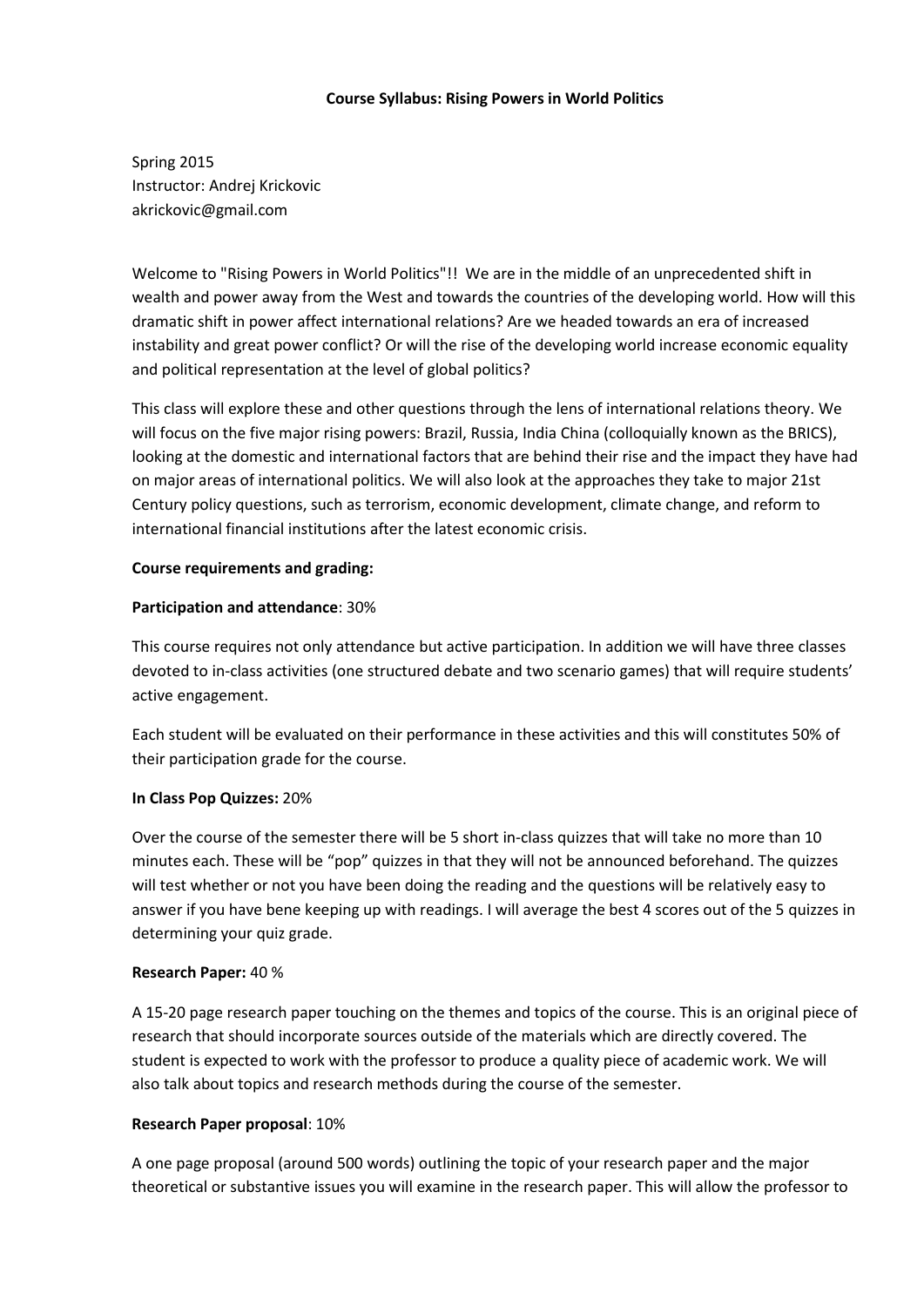measure the progress and development, as well as provide feedback and support on the work being produced in the independent study.

#### **Readings:**

Readings are in electronic format and will be distributed to students either by email or through an internet drop box.

In addition to the assigned readings, here are a couple of useful websites that can help you keep an eye on international events.

1) The Financial Times' Beyond BRICS blog provides a great source of info on the latest developments in emerging markets.

<http://blogs.ft.com/beyond-brics/>

(You need to register for the Blog but it is free).

2) Foreign Policy's website also gives a nice view into how US elite's and policy makers are thinking about the latest developments.

<http://www.foreignpolicy.com/>

I particularly recommend Steve Walt's Blog:

<http://www.foreignpolicy.com/voices/walt>

# **Part 1:, Week 1 - The Decline of the West and the Rise of the Rest? . Major Power Transitions in the International System**

In this section, we will look at the major theoretical approaches to the study of power transition in the international system and look at some prominent scholars' predictions about the future.

Charles Kuphan, "Nobody's World", Chapter 4 : "The Next Turn: The Rise of the Rest"

G. John Ikenberry, "The Illusion of Geopolitics: The Enduring Power of the Liberal Order" *Foreign Affairs* May-June 2014.

Krickovic A., Suslov D. V. "Introduction: Theoretical Approaches to Studying Changes to the Distribution of Power in the International System", in: США и новые центры силы / Науч. ред.: Д. В. Суслов, М. В. Братерский, А. Крикович. Алетейя, 2015.

Recommended:

Jack Levy, "Power Transition Theory and the Rise of China." In Robert S. Ross and Zhu Feng, eds., China's Ascent: Power, Security, and the Future of International Politics. Ithaca, New York: Cornell University Press, 2008. Pp. 11-33

Naazneen Barma, Ely Ratner and Steven Weber, "A World Without the West", *National Interest,* Number 90 July/August 2007, pp 23-30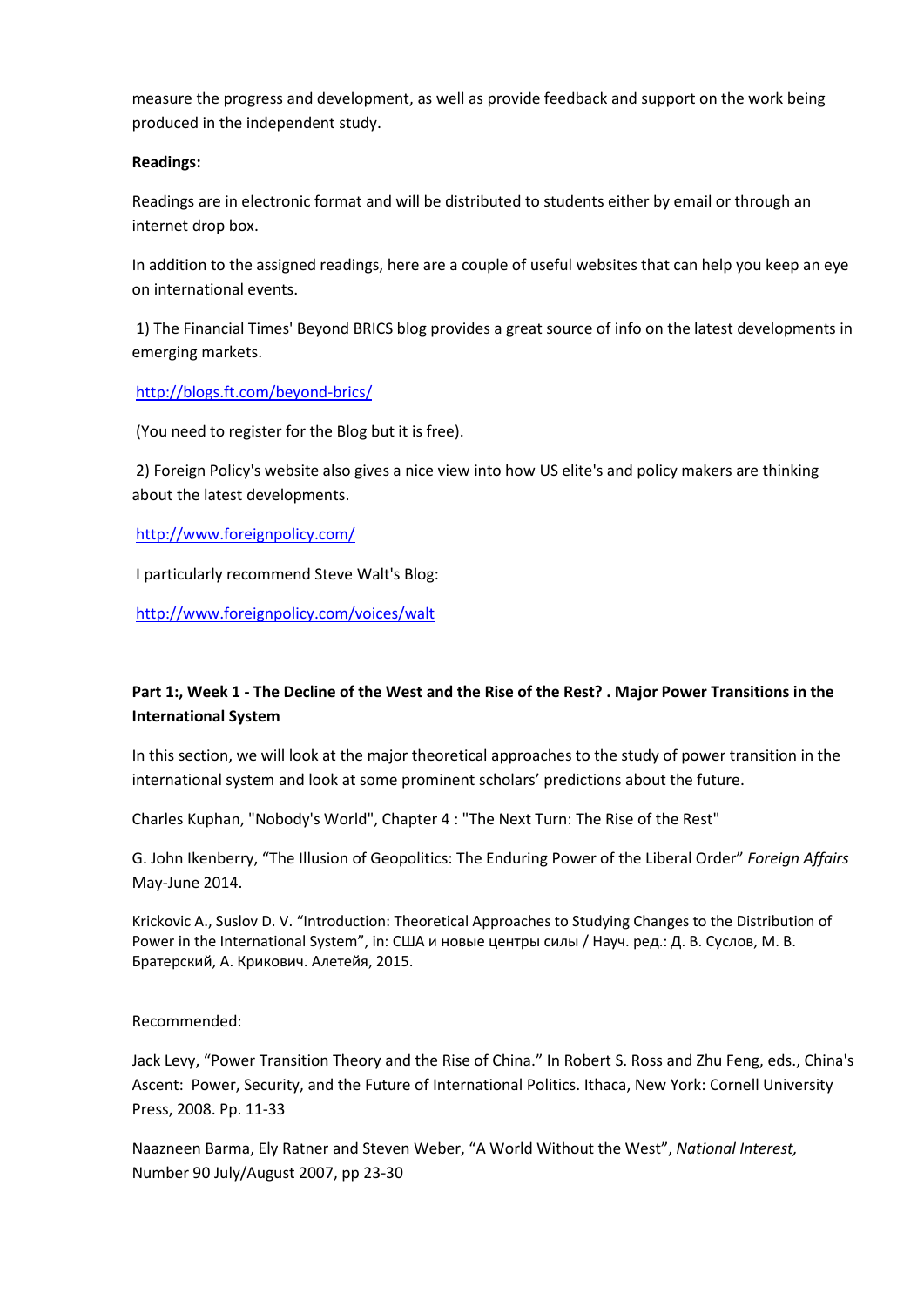## **II. Getting to Know the BRICS – Domestic Politics and Global Ambitions**

We will take a closer look at the individual BRICS, their experiences with economic and political development, the factors behind their rise, and their expanding role in regional and global politics.

#### **Week 2: China: The Next Hegemon?**

Hung Fo Hung, China: America's Faithfull Servant, New Left Review, *New Left Review* 60, November-December 2009

Randall L. Schweller and Xiaoyu Pu, "After Unipolarity: China's Visions of International Order", *International Security*, Vol. 36, No. 1 (Summer 2011)

## Recommended:

Arrighi, Giovanni, Adam Smith in Beijing: Lineages of the Twenty-First Century, (London: Verso, 2007), Ch 12 "Origins and Dynamic of the Chinese Ascent" (in folder)

Peter Mattis, "China's Right To Speak", *Jamestown China Brief*, Volume XII s Issue 20 s October 19, 2012

Susan Shirk, *China: Fragile Superpower* (Oxford: Oxford University Press, 2007), Ch1

Wang Gungwu , "China and the International Order: Some Historical Perspectives". In Wang Gungwu and Zheng Yongnian (Eds), China and the New International Order (London: Routledge, 2008), pp. 21-31

## **Week 3: Organized In Class Debate: Will China be the next superpower**?

## **Week 4: Russia: Fallen Super Power and/or Re-emerging Great Power?**

Dmitry Suslov, "For a Good Long While: Global Aspects of the New Russia-U.S. Confrontation", *Russia in Global Affairs*, December 2014, http://eng.globalaffairs.ru/number/For-a-Good-Long-While-17211

Sergei Karaganov, "Russia's Asian Strategy" *Russia in Global Affairs* , July 2011, http://eng.globalaffairs.ru/pubcol/Russias-Asian-Strategy-15254

#### Recommended:

Dmitri Trenin, "Russia's Breakout From the Post-Cold War System: The Drivers of Putin's Course"

Andrei Tsygankov, "Contested Identity and Foreign Policy: Interpreting Russia's International Choices", International Studies Perspectives, Vol. 14, No. 1, March, 2013

#### **Week 5: India: The" Other "Asian Rising Power**

R. Basrur, "India: A Major Power in the Making," in T. Volgy ed, *Major Powers and the Quest for Status in International Politics* (New York: Palgrave MacMillan, 2011), pp. 181-202

"India has every chance to outstrip China if it tries", *Financial Times*, January 16, 2014.

Recommended:

Gucharan Das, "The India Model," Foreign Affairs, vol. 85, no. 4 (July-August 2006)

Stephen B. Cohen, India : Emerging Power, Chapter 4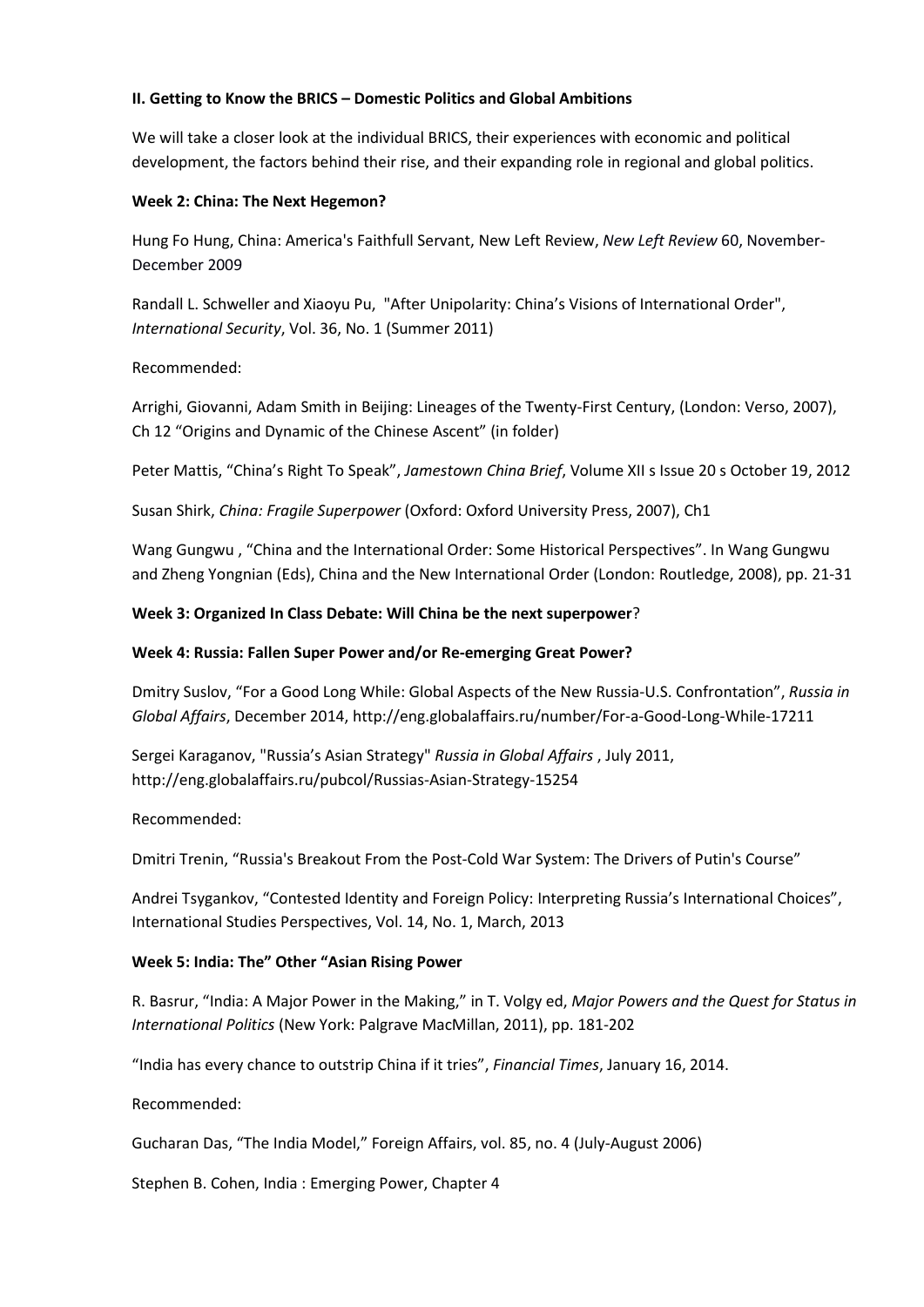#### **Week 6: Brazil: New Power in the Western Hemisphere**

Joao Augosto De Castro Neves, "Brazil as an Emerging Power in the 21st Century" in Nadkarni and Noonan

Larry Rohter, Brazil on the Rise; "The Story of a Country Transformed", Ch 6 and 7

Optional:

Leslie Elliott Armijo and Sean W. Burges, "Brazil, the Entrepreneurial and Democratic BRIC", *Polity* Volume 42, Number 1 . January 2010

Maria Regina Soares de Lima and Monica Hirst, "Brazil as an Intermediate State and Regional Power: Action, Choice, and Responsibilities", *International Affairs* 82:10, 2006, pp 21-40.

## **Week 7: In Class Scenario Game – Crisis in Eurasia**

## **Part III. The BRICS' Impact on Major International Issues:**

In this section we will look at the impact the BRICS are having on major issue areas and on the ways that they are adjusting to the challenges of globalization.

#### **Week 8: Security**

Andrej Krickovic, "Catalyzing Conflict: The Internal Dimension of the Security Dilemma", *Journal of Global Security Studie*s (forthcoming)

Avery Goldstein, "China's Real and Present Danger"*, Foreign Affairs* (September 2013/October 2013)

T.V. Paul, "*Soft Balancing* in the Age of U.S. Primacy," *International Security*, Vol30, No1, Summer 2005, 46-71

Recommended:

Aris, Stephen, "The Shanghai Cooperation Organization: 'Tackling the Three Evils' A Regional Response to Non-traditional Security Challenges or an Anti-Western Bloc?", *Europe-Asia Studies*, 2009, 61: 3,

William Walker, A *Perpetual menace: Nuclear Weapons and International Order* (Routledge: New York, 2012), Ch 8 "Heading for the Rocks", pg 181-194, 216-218

#### **Week 9: Economics and the Environment**

Ruchin Sharma, "Broken BRICS: Why the Rest Stopped Rising", *Foreign Affairs*, November/December 2012

Gideon Rachman , "The future still belongs to the emerging markets", *Financial Times*, February 3, 2014.

Carl Dahlman, "The World Under Pressure", pg 154-182

Recommended:

Philip S Golub, "From the New International Economic Order to the G20: How the 'Global South' is Restructuring World Capitalism form Within", Third World Quarterly, Vol. 34, No. 6, 2013

Ian Bremmer, "Every Nation For Itself: Winners and Losers in a G-Zero World", Ch 1